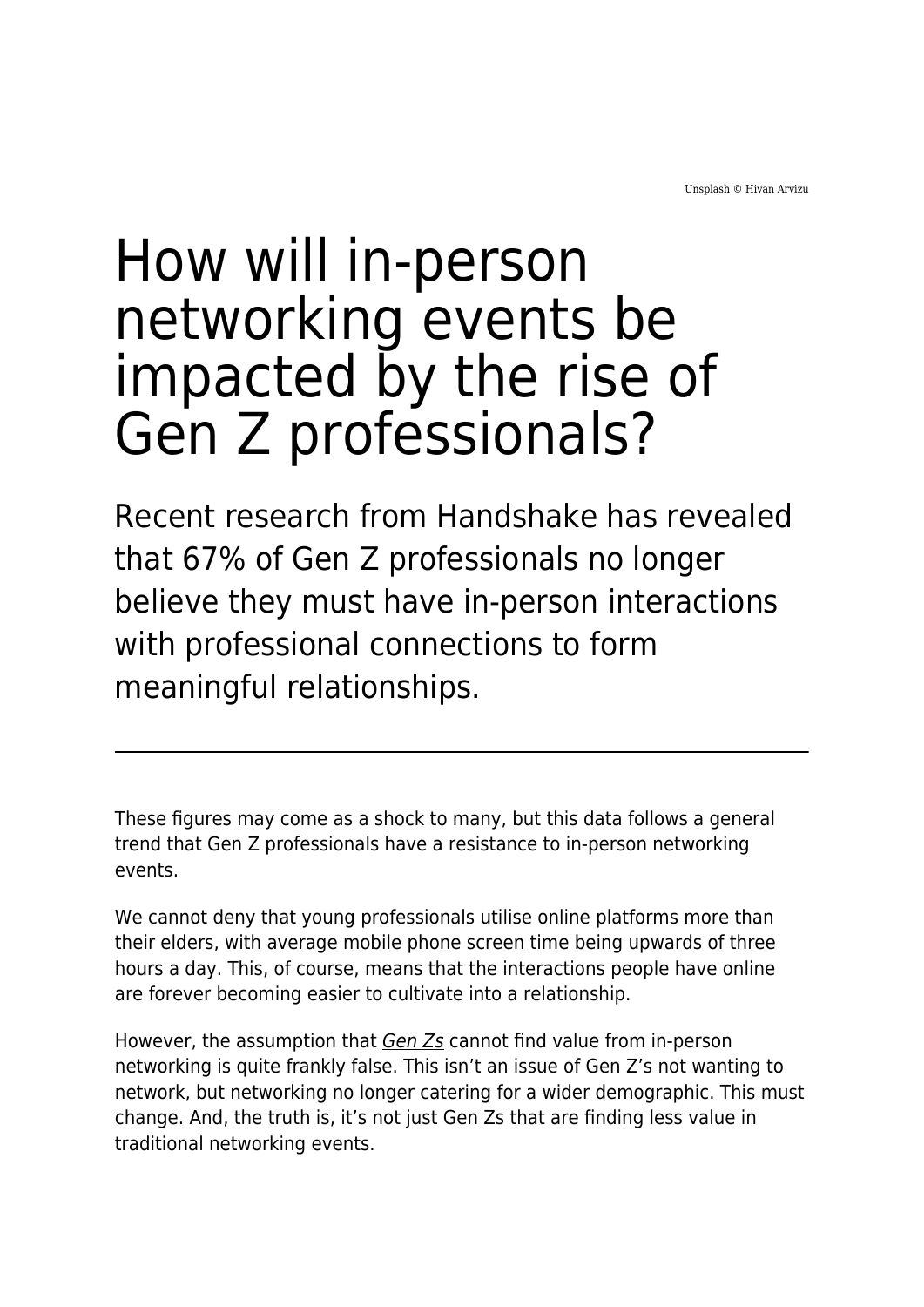## The COVID Shift

COVID has brought about many changes for the working professional. It pushed us all online, with little choice but to continue business from behind our screens. Whilst it was difficult in the beginning, with little choice, we made it work – and successfully so.

This issue is many of us, Gen Zs included, now know we can quite happily conduct business on all levels from behind the screen. But yes, whilst it's certainly possible – is it the most beneficial to business and career development? Of course not!

COVID has increased the trend towards a new idea of what professionalism means. Many of us no longer see the need to attend meetings suited and booted, and in fact, our regular attire better represents who we are.

The interesting thing to remember about all of this is that the vast majority of the Gen Z working population began their careers during the pandemic. This means that the broadening term of professionalism is all they know first-hand.

These changes – and of course the growing number of Gen Z's in the workplace – means that traditional attributes of a networking event are no longer widely desired. For example, sitting in a cold hotel conference room, beside a cold bacon sarnie, listening to people regurgitate their business' messaging in the two-minute time slot is no longer of interest. We know that time is more valuable than ever – and people are finding it harder and harder to justify blocking out large parts of their day to commute to and sit in a networking event that brings little value.

So, how are Gen Zs perpetuating this trend? Well, research is constantly stating that Gen Zs are simply saying "no" to the things that do not serve them at work – their focus has shifted towards value and wellbeing. With that information in mind, you can begin to understand why Gen Zs are paving the way for networking to change.

#### What changes can we expect?

Hybridity is everything right now. By hybrid, I don't just mean having the option of online or in-person, though I can see the value in that choice being front and centre going forward this winter.

In this sense, I am referring to the hybridity of activities within one event. This, I believe, is the answer to the lack of engagement in more traditional networking events. For example, the rise of coworking networking events has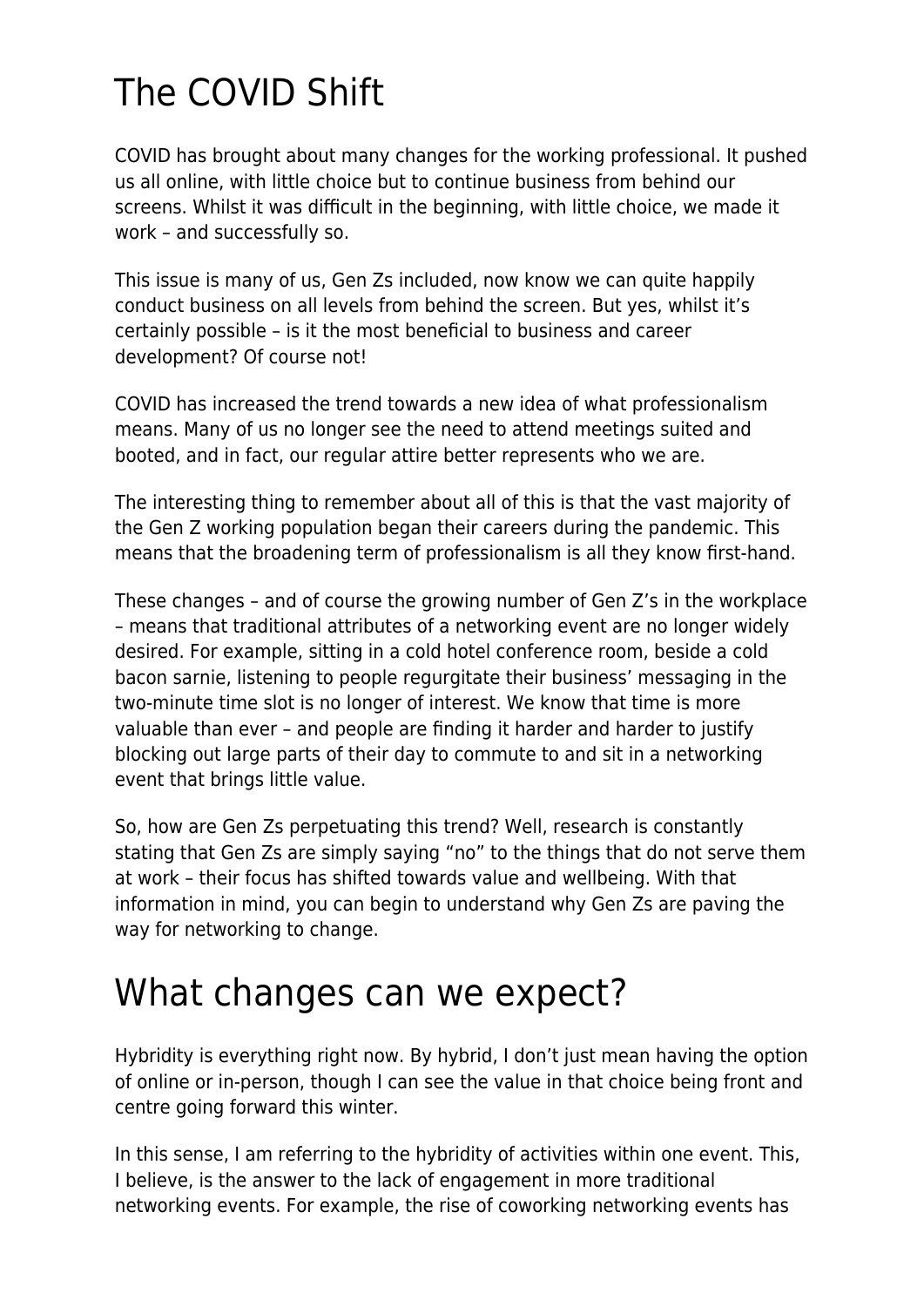proved incredibly successful in attracting a wide range of demographics – Gen Zs included.

This is because people now value time productivity and being able to spend the day working whilst meeting new people throughout the day proves to be a great way to network. It also provides the opportunity for people to make connections in a much more organic and natural way, as opposed to forced talking points that can feel rehearsed. Furthermore, with many people working from home, it provides the perfect chance for a change of scenery for the day, providing a bit of excitement in what could for some, be a repetitive working week.

Read also

[Northern Affinity launches 'My Northern Christmas'](https://www.maddyness.com/uk/2021/07/09/northern-affinity-launches-my-northern-christmas-campaign-to-support-norths-bounce-back/) [campaign to support North's bounce back](https://www.maddyness.com/uk/2021/07/09/northern-affinity-launches-my-northern-christmas-campaign-to-support-norths-bounce-back/)

#### Make networking… Fun?

Another way in which the *[networking events industry](https://www.maddyness.com/uk/2021/12/06/5-tips-for-planning-a-cancel-proof-and-flexible-work-christmas-party/)* can bring in a wider, more diverse demographic to networking sessions is by developing events based around fun activities. Though these are novelty events, being able to let loose on activities such as walking, baking and perhaps workshop style events, allows for people to forget that they are networking altogether.

You might wonder how this could be useful, but associating connections with fun rather than rigid business enables higher levels of creativity and spontaneity, which in my opinion can lead to more valuable collaborations and continued connections.

Again, with working from home still taking precedence, events like these prove themselves as a well-needed change for some – because let's face it- business doesn't have to be so dull.

### Gen Z and beyond

The idea that Gen Zs are resistant to in-person networking is by no means a reflection of Gen Zs, but a reflection of how they believe networking events have become stagnant and of the past.